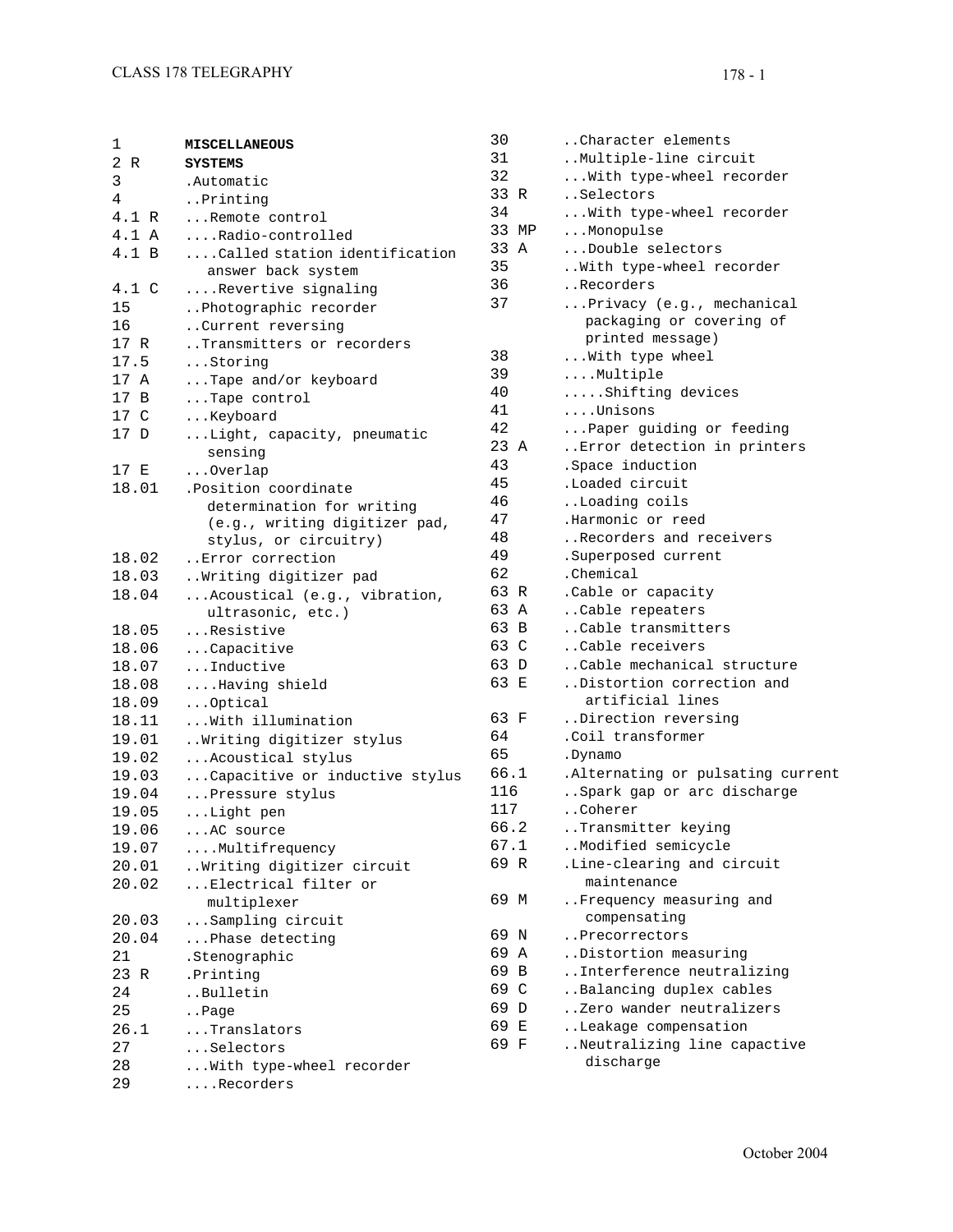## 178 - 2 CLASS 178 TELEGRAPHY

| 69 G           | Monitoring, alarm and pilot<br>signals |
|----------------|----------------------------------------|
|                |                                        |
| 69<br>Η        | Reiterative                            |
| 69 K           | Misc. gas-filled tube circuits         |
| 69 L           | Check back                             |
| 69.6           | .Ca11                                  |
| 2 A            | .Simplex-reversing periodic            |
| 2 B            | .Code changers                         |
| 2 <sub>c</sub> | .Way stations; party lines             |
| 2 D            | .Round robins                          |
| 2 E            | .Satellite                             |
| 2 F            | .Coin-controlled, connecting,          |
|                | recording                              |
| 70 R           | <b>REPEATERS</b>                       |
| 71.1           | Automatic in either direction.         |
| 72             | Mechanical circuit retainer            |
| 73             | Multiple line                          |
| 71.2           | Distributor                            |
| 71.3           | Mechanical                             |
| 71.4           | Generator                              |
| 71.5           | Artificial line and relay              |
| 71.6           | Vacuum tube and gas magnetron          |
| 71.7           | Code transformer                       |
| 71.8           | Oscillatory                            |
| 71.9           | One-way repeater switched              |
| 71.11          | Piezoelectric                          |
| 71.12          | Vacuum tube and relay                  |
| 71.13          | Relay only                             |
| 71.14          | Supervisory, alarm, monitor            |
| 70 A           | .Relays only                           |
| 70 B           | .Vibrating relays                      |
| 70 C           | . Rotary distributors                  |
| 70 D           | .Mechanical                            |
| 70 E           | .Tuning forks                          |
| 70 F           | .Vacuum tubes                          |
| 70 G           | With rotary distributors               |
| 70<br>н        | .Gas tubes                             |
| 70<br>Κ        | And distributors                       |
| 70 M           |                                        |
|                | .Magnetic                              |
| 70 N           | .Magnetron repeaters                   |
| 70 P           | .Photocell                             |
| 70 Q           | .Piezoelectric                         |
| 70 J           | .Generator                             |
| 70 S           | .Having a carrier wave input           |
| 70 T           | .Oscillatory                           |
| 70<br>TS       | .Using transistors                     |
| 74             | <b>CIRCUITS</b>                        |
| 75             | .Manipulating switch                   |
| 76             | .Retarded closer                       |
| 77             | COMBINED INSTRUMENTS                   |
| 78             | .Portable sets                         |
| 79             | CODE TRANSMITTERS                      |
| 80             | .Combined instruments                  |

| 81   | With typewriter               |
|------|-------------------------------|
| 82 R | .Automatic dot                |
| 82 B | With electromagnet            |
| 82 A | And dash                      |
| 83   | .Rotary contact               |
| 84   | Drum                          |
| 85   | .Oscillating contact          |
| 86   | . Reciprocating contact       |
| 118  | <b>RECEIVERS</b>              |
| 89   | .Code recorders               |
| 90   | Photographic                  |
| 91   | Siphon                        |
| 92   | Indenting or perforating      |
| 93   | Polarized                     |
| 94   | Pyrographic                   |
| 95   | Stop mechanisms               |
| 96   | Inking devices                |
| 97   | Double-tape movement          |
| 98   | .Sounders                     |
| 99.1 | Private (e.g., acoustically   |
|      | shielded)                     |
| 100  | Augmenting                    |
| 119  | .Optical member               |
| 120  | .With electron tube or solid- |
|      | state device                  |
| 101  | <b>KEYS</b>                   |
| 102  | .Multiple contact             |
| 103  | .Multiple line                |
| 104  | .Self-closing                 |
| 105  | .Reversible                   |
| 106  | .Shifting contact point       |
| 107  | .Knife-edge pivot             |
| 108  | .Horizontal swing             |
| 109  | .Spring pivot                 |
| 110  | .Finger buttons               |
| 111  | <b>TAPES</b>                  |
| 112  | .Perforated                   |
| 114  | <b>INSTRUMENT TABLES</b>      |
| 115  | LEARNERS' INSTRUMENTS         |

## **FOREIGN ART COLLECTIONS**

FOR 000 **CLASS-RELATED FOREIGN DOCUMENTS**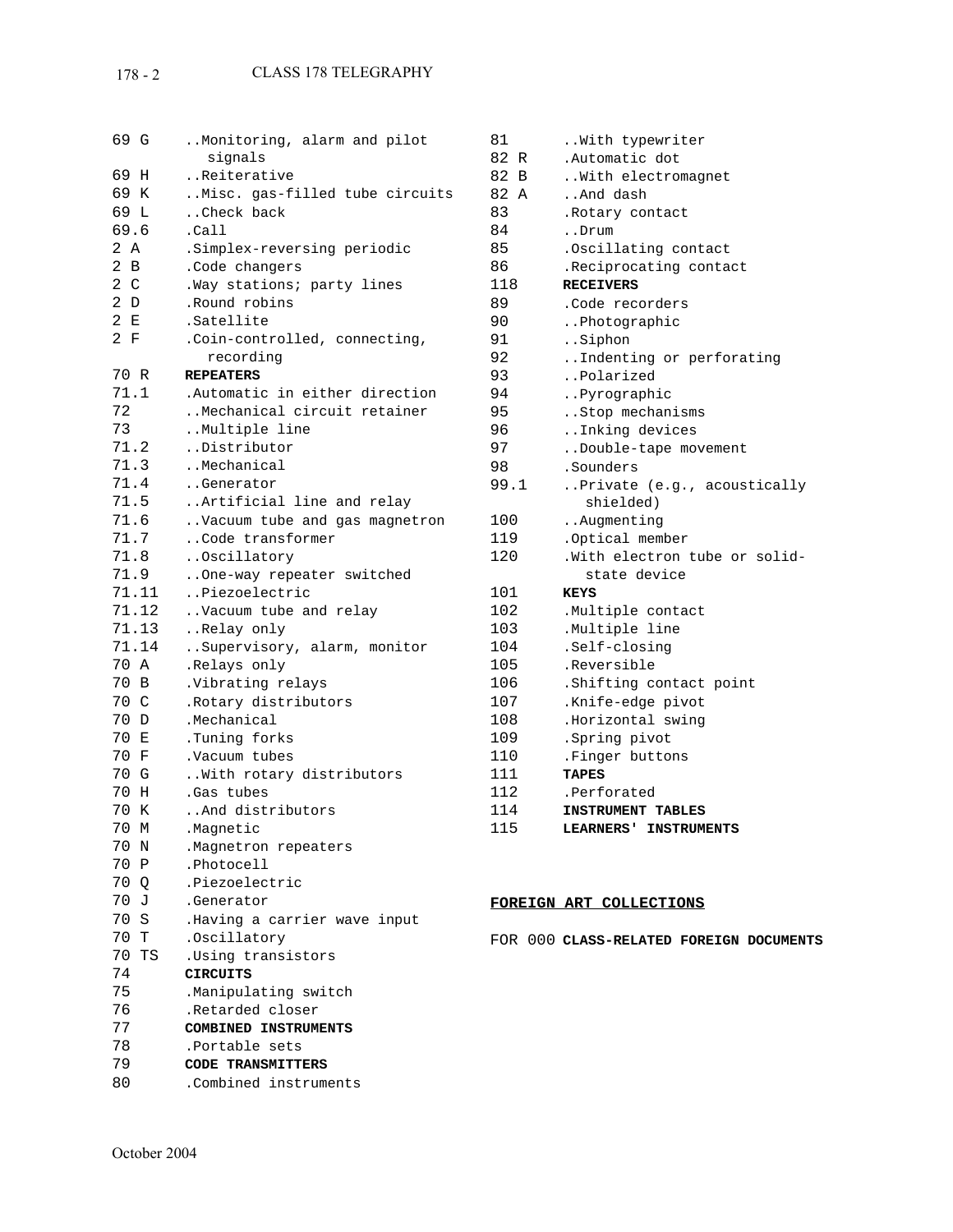Any foreign patents or non-patent litera ture from subclasses that have been reclassified have been transferred directly to FOR Collections listed below. These Collections contain ONLY foreign patents or non-patent literature. The par enthetical references in the Collection titles refer to the abolished subclasses from which these Collections were derived.

## **SYSTEMS**

FOR 100 .Writing (178/18) FOR 101 ..Alternating current (178/19) FOR 102 ..Variable direct current (178/ 20) FOR 103 .Stylus and tablet (178/87)